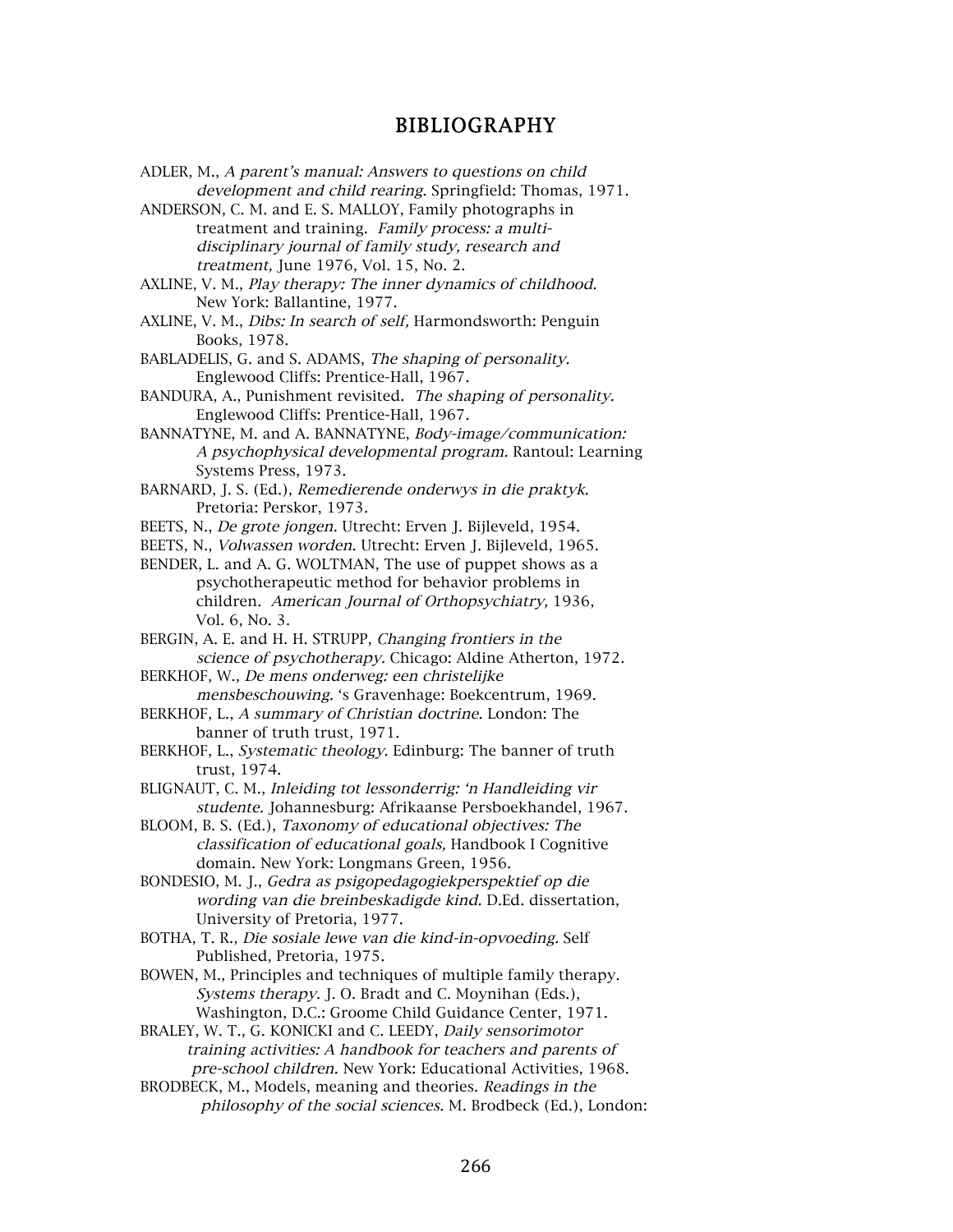Macmillan, 1968.

- BRON, A., Some stands within counter psychology. A study of child variance. Vol. 1, W. C. Rhodes and M. S. Tracy (Eds.), Ann Arbor: The University of Michigan Press, 1977.
- BUHLER, C., From birth to maturity. London: Kegan Paul, Trench, Trubner and Co., 1935.
- BULLOCK, A. and O. STALLYBRASS (Eds.), The Harper dictionary of modern thought. New York: Harper and Row, 1977.
- BURKE, D., Countertheoretical interventions in emotional disturbance. A study of child vafriance. Vol. 2. W. C. Rhodes and M. L. Tracy (Eds.), Ann Arbor: The University of Michigan Press, 1977.
- BURT, C., The young delinquent. London: University of London Press, 1943.
- CARKHUFF, R. R., and R. PIERCE, Differential effects of therapist race and social class upon patient depth of self-exploration in the initial clinical interview. Journal of consulting psychology, 1967, Vol. 31(6).
- CARKHUFF, R. R., Helping and human relations. Vol. 1 and 2, New York: Holt, Rinehart and Winston, 1969.
- CHENEY, C. and W. C. MORSE, Psychodynamic interventions in emotional disturbance. A study of child variance. Vol. 2, W. C. Rhodes and M. L. Tracy (Eds.), Ann Arbor: The University of Michigan Press, 1977.
- COETZEE, A. L., Making our own personality: Human modeling: A new method of psychotherapy. Pretoria: Van Schaik, 1974.
- CROUS, S. F. M., Pedotherapeutiese begeleiding van die affektief versteurde kind. D.Ed. dissertation, University of Pretoria, 1979. English translation: http://www.georgeyonge.net/node/10
- DE CORTE, E., Onderwijsdoelstellingen. Studia paedagogica. New Series 2, Leuven, 1973.
- DEN DULK, C. and R. VAN GOOR, Inleiding in de orthodidaktiek en in de remedial teaching vn het dyslectische kind. Nijkerk: Callenbachy, 1974.
- DENHOFF, E., A. DAVIS and R. HAWKINS, Effects of dextroamphetamine on hyperkinetic children: A controlled double-bind study. Journal of learning disabilities, 1971, Vol. 4, 491-498.
- DE ROSIS, H., Parent power: child power: a new and tested method for parenting without guilt. Indianapolis: Bobbs-Merrill, 1974.
- DES JARLAIS, D. C., Mental illness a social deviance. A study of child variance. Vol. 1, W. C. Rhodes and M. L. Tracy (Eds.), Ann Arbor: The University of Michigan Press, 1977.
- DE VILLIERS, J. F., 'n Analise van psigoterapie met kinders met behulp van die gedragsterapeutiese model as verwysingsraamwerk. M.A. thesis, University of Pretoria, 1975.
- DIEKSTRA, R. F. W. and W. F. M. DASSEN, Inleiding tot de rationele therapie: rationele therapie 2. Amsterdam: Swetz and Zeitlinger, 1977.
- DOLLARD, J., F. AULD and A. M. WHITE, Steps in psychotherapy: A study of a case of sex-fear conflict. New York: Macmillan, 1953.
- DREVER, J., A dictionary of psychology. Middlesex: Penguin, 1968.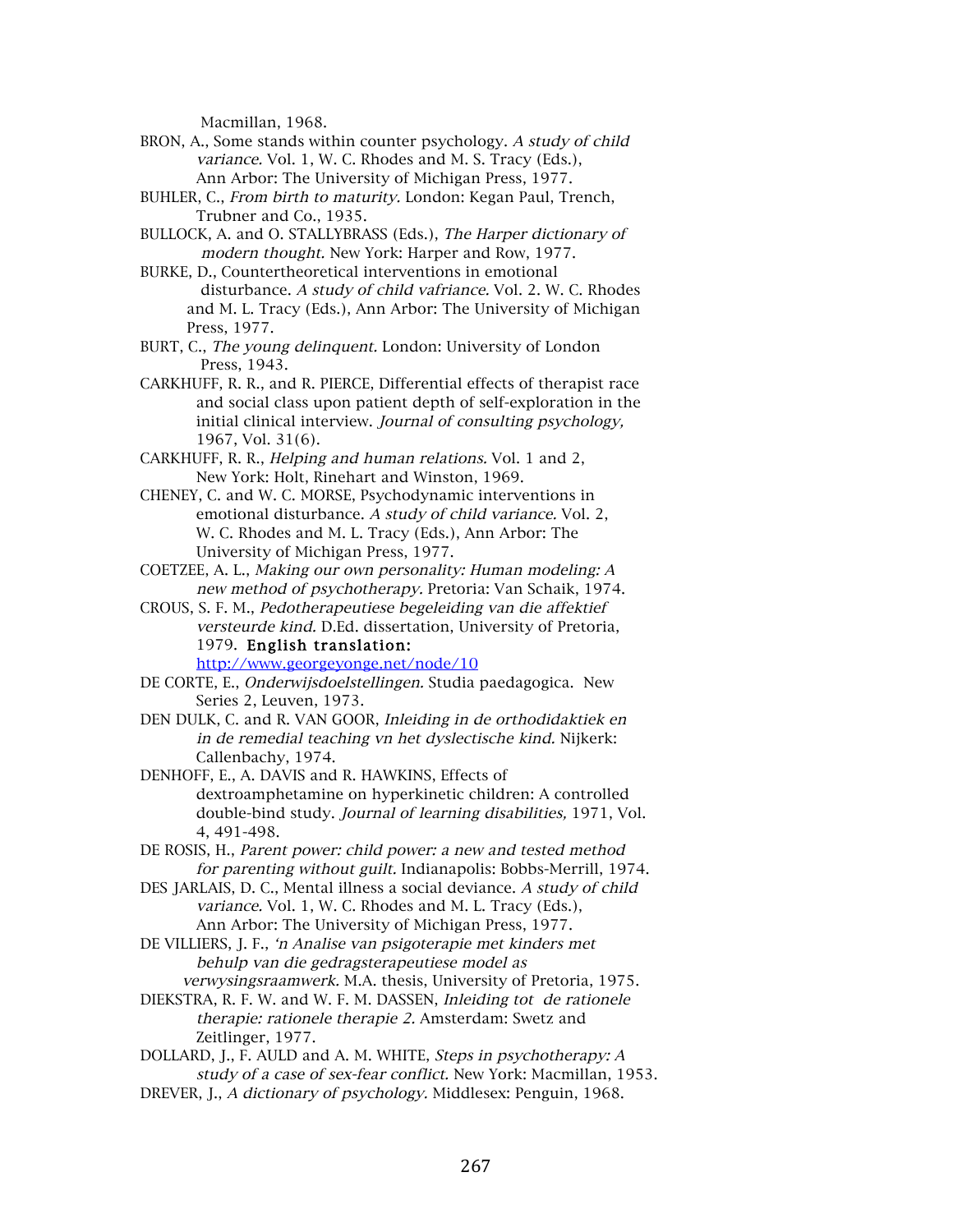DUMONT, J. J., Ortopedagogiek, pedoterapie en opvoeding. Suid-Afrikaanse Tydschrif vir die Pedagogiek, 1969, Vol. 3(2).

EDGERTON, R. B., Anthropology, psychiatry and man's nature. The interface between psychiatry and anthropology. I. Gladston (Ed.). New York: Brunner and Mazel, 1970.

EDWARDS, P. (Ed.), The encyclopedia of philosophy. Vol. 3 and 4, New York: Macmillan and The Free Press, 1972.

ELLIS, A., Growth through reason: Verbatim cases in rationalemotive therapy. Palo Alto: Science and Behavior Books, 1971.

ENGLISH, H. B. and A. C. ENGLISH, A comprehensive dictionary of psychological and psychoanalytical terms. New York: David McKay, 1958.

FAURE, J. S.M., Die pedagogiese diagnostisering en behandeling van gedragskmoeilike kinders deur middle van spel, met verwysing na bepaalde pedagogiese kriteria. Pretoria: HAUM, 1966.

FEAGANS, L., Ecology theory as a model for constructing a theory of emotional disturbance. A study of child variance. Vol. 1, W.C. Rhodes and M. L. Tracy (Eds.), Ann Arbor: the University of Michigan Press, 1977.

FELLNER, C., The use of teaching stories in conjoint family therapy. Family process: A multidisciplinary journal of family study research and treatment, December 1976, Vol. 15(4).

FERREIRA, G. V., Ervaar as psigopedgogiese kategorie. Pedagogiekstudies No. 74, University of Pretoria, 1973.

FINE, R., The healing of the mind: The technique of psychoanalytic psychotherapy. New York: David McKay, 1971.

FOUCAUT, M., Madness and civilization. London: Tavistoch, 1967.

FRANK, J., The demoralized mind. Psychology today, 1973, Vol. 6(11).

FRANKL, V. E., The doctor and the soul: From psychotherapy to logotherapy. London: Souvenir, 1969.

- FRANKL, V. E., Man's search for meaning. London: Hodder and Stoughton, 1976.
- FROMM, E. Psycho-analysis and religion. Yale University Press, 1950.

FROSTIG, M. and P. MASLOW, Frostig M. G. L.: Move-grow-learn.

 Teacher's guide. Chicago: Follett Educational Corp., 1969. FROSTIG, M. and D. HORNE, The Frostig program for the

 development of visual perception. Teacher's guide. Chicago: Follett Educational Corp., 1964

GALDSTON, I., The interface between psychiatry and anthropology. New York: Brunner and Mazel, 1971.

GETMAN, G. N., E. R. KANE, M. R. HALGREN and G. W. McKEE, Developing learning readiness: A visual-motor-tactile skills program. St. Louis: Webster division, McGraw-Hill, 1968.

- GILMORE, J. B., Play: A special behavior. Child's play. R. E. Herron and B. Sutton-Smith (Eds.). New York: John Wiley, 1971.
- GINOTT, H. G., Tussen ouer en kind: Nuwe oplossings vir ou Problems. Cape Town: Tafelberg, 1972.

GOODMAN, P., Growing up absurd. New York: Vintage, 1960.

GOUWS, L. A., D. A. LOUW, W. F. MEYER and G. PLUG,

Psigologiewoordeboek. Johannesburg: McGraw-Hill, 1979.

GREYLING, P. J., Eksemplariese onderrig. D.Ed. dissertation, University of Pretoria, 1972.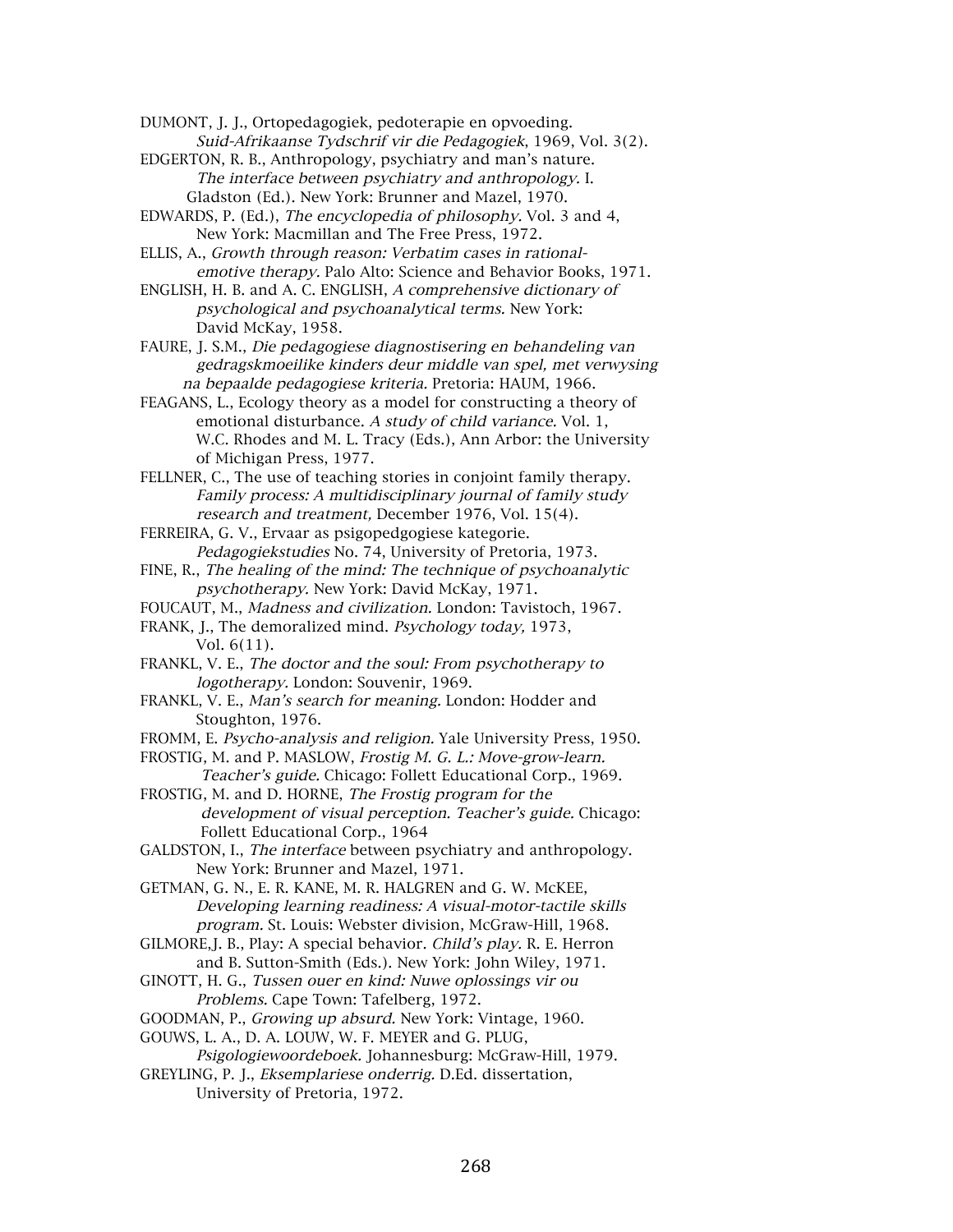- GUILLAUME, P., Imitation in children. Chicago: University of Chicago Press, 1968.
- GROVE, M. C., Perseptuele ontewikkeling by die jong kind: Streekkursus in junior primere onderwys. Pretoria: Transvaalse Onderwysdepartement, 1972.
- GROVE, M. C. and H. M. A. M. HAUPTFLEISCH, Perseptuele ontwikkeling: 'n Handleiding. Pretoria: HAUM, 1975.
- HANNAH, C., Die betekenis van die beskouinge oor die ervaring vir die opbou van 'n didaktiese teorie. Pedagogiekstudies No. 79, University of Pretoria, 1975. English translation: http://www.georgeyonge.net/node/105
- HANNAH, C., Evaluering in didaktiese perspektief. D.Ed. dissertation, University of Pretoria, 1977.
- HATTINGH, E. M., Die ontwikkeling en verfyning van 'n skaal vir die meting van diepte van self-eksplorasie van die klient in die terapeutiese verhouding. M.A. thesis, University of Pretoria, 1973.
- HERRON, R. E. and B. SUTTON-SMITH, Child's play. New York: John Wiley and Sons, 1971.
- HILL, S. J., Kriteria vir die seleksie en ordening van kurrikuluminhoud. Pedagogiekstgudies No. 85. University of Pretoria, 1975.
- HUIJTS, J. H., Jean Jacques Rousseau's Emile of over de opvoeding. Rotterdam: W. L. and J. Brusse, 1922.
- HURLOCK, E. B., Child development. New York: McGraw-Hill, 1956.
- HURLOCK, E. B., Personality development. New York: McGraw-Hill, 1974.
- JACKSON, L. and K. M. TODD, Child treatment and the therapy of play. New York: The Roland Press, 1950.
- JANOV, A., The anatomy of mental illness: The scientific basis of primal therapy. New York: Berkley Windhover, 1971.
- JANOV, A., The feeling child. Nerw York: Simon and Schuster, 1973.
- KAMEYA, L. I., Behavioral interventions in emotional disturbance. A study of child variance. Vol. 2, W. C. Rhodes and M. L. Tracy (Eds.), Ann Arbor: The University of Michigan Press, 1977.
- KILIAN, C. J. G. and T. A. VILJOEN, Fundamentele pedagogiek en fundamentele structure. Durban: Butterworths, 1974.
- KLEIN, M., The psycho-analysis of children. London: Hogarth, 1963.
- KLUGMAN J., Enmeshment and fusion. Family process: A multidisciplinary journal of family study research and treatment. September 1976, Vol. 15(3).
- KOESTLER, A., The act of creation. London: Hutchinson, 1964.
- KOFKA, K., The growth of the mind. London: Kegan Paul, Trench, Trubner, 1925.

KOSTER, H., Stilstaan en vooruitgaan. Verduisterd perspectief. I. A. van Berckelaer-Onnes,

- W. J. C. Boelen-Van der Loo, T. Hamer,
	- W. Ter Horst, H. Koster, J. J. C. Kwakkel-Scheffer, Leiden: Universitaire Pers, 1972.
- KRUGER, M. M., Persoonskonsepsies in die huidige menskundige denke: 'n kritiese studie. D.Phil. dissertation, University of Pretoria, 1972.
- KRUGER, R. A., Die betekenisvan die begrippe elementare en fundamentale in die didaktiese teorie en praktyk.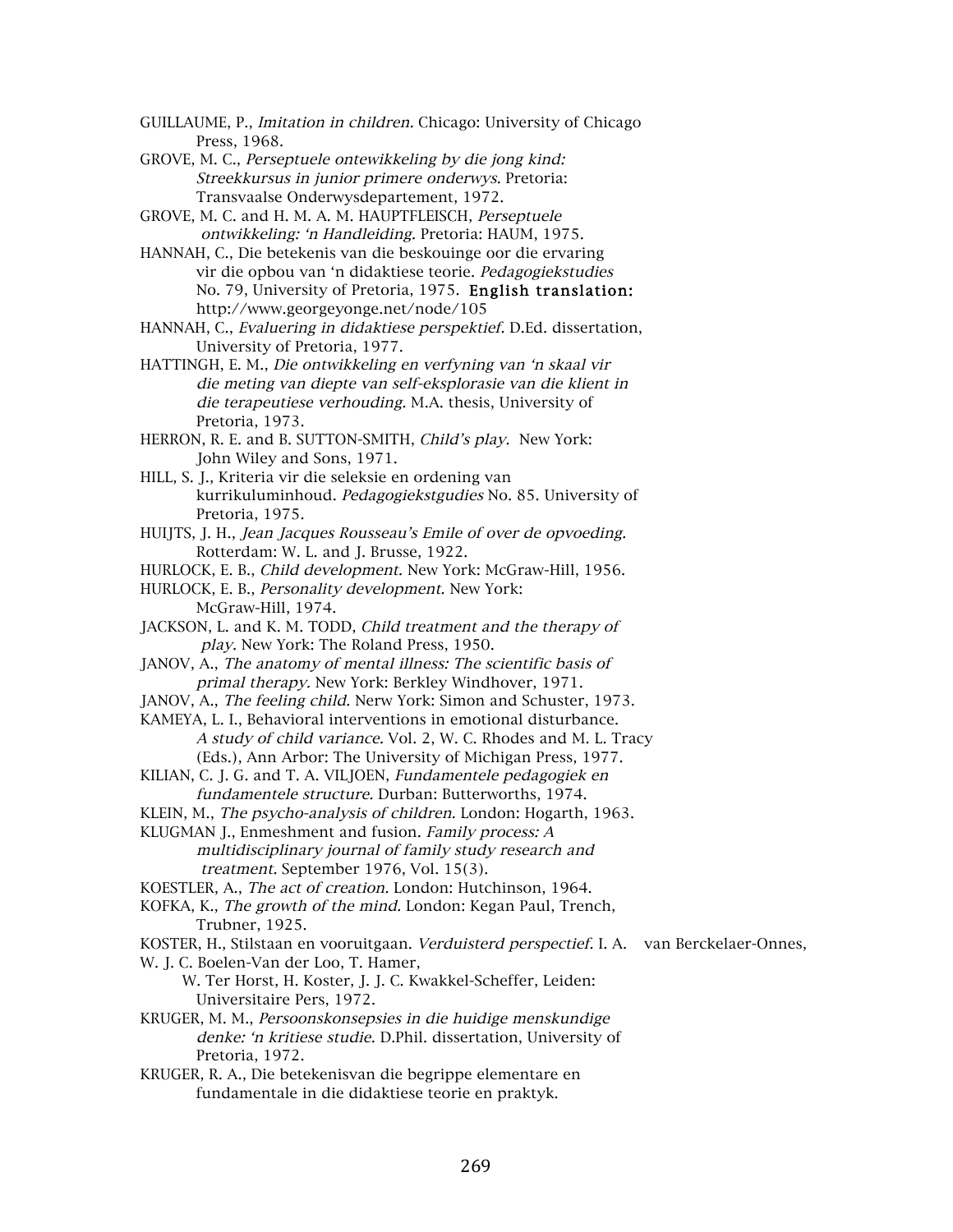Pedagogiekstudies, No. 86, University of Pretoria, 1975. English translation:

http://www.georgeyonge.net/node/84

- KUBIE, L. S., The psychotherapeutic ingredient in the learning process. The role of learning in psychotherapy. R. Porter (Ed.). London: J. and A. Churchill, 1968.
- LANDMAN, W. A. and S. J. GOUS, Inleiding tot die fundamentele pedagogiek. Johannesburg: Afrikaanse Pers, 1969.
- LANDMAN, W. A., Enkele aksiologies-ontologiese momente in die voorvolwassenheidsbelewing. Pretoria: N.G. Kerkboekhandel, 1970.
- LANDMAN, W. A., S. G. ROOS and C. R. LIEBENBERG, Opvoedkunde en opvoedingsleer vir beginners. Stellenbosch: University Publishers and Booksellers, 1971. English translation: http://www.georgeyonge.net/node/119
- LANDMAN, W. A., C. J. G. KILIAN and S. G. ROOS, Denkwyses in die opvoedkunde. Pretoria: N.G. Kerkboekhandel, 1971.
- LANDMAN, W. A. and C. J.G. KILIAN, Leesboek vir die opvoedkundestudent en onderwyser. Cape Town: Juta, 1972.
- LANDMAN, W. A., Leesboek vir die Christenopvoeder. Pretoria: N.G. Kerkboekhandel, 1972.
- LANDMAN, W. A. and S. G. ROOS, Fundamentele pedagogiek en die opvoedingswerklikheid. Durban: Butterworths, 1973. English translation:

http://www.georgeyonge.net/node/113

LANDMAN, W. A., M. E. J. VAN ZYL and S. G. ROOS, Fundamenteelpedagogiese essensies: Hul verskyning, verwerkliking en inhoudgewing. Durban: Butterworths, 1975.

## English translation:

http://www.georgeyonge.net/node/14

- LANDMAN, W. A. Fundamentele pedagogiek en onderwyspraktyk: Metodologie, fundamentele pedagogiek en lesstruktuur. Durban: Butterworths, 1977.
- LANGEVELD, M. J., Beknopte teoretische pedagogiek. Groningen: J. B. Wolters, 1959.
- LANGEVELD, M. J., Scholen maken mensen, Purmerend: J. Muusses, 1967.
- LEDER, S., Psychotheapy: Placebo effect and/or learning. The role of learning in psychotherapy. R. Porter (Ed.). London: J. and A. Churchill, 1968.
- LEUNER, H., Guided affective imagery: A method of intensive psychotherapy. American Journal of Psychotherapy, 1969, Vol. 23(1).
- LEUSCHNER, F. M., Die problematiek en tematiek van die skone kunste vir die adolessent: 'n Psigies-pedagogiese versorging. D.Ed. dissertation, Potchefstroom Universiteit vir C.H.O., 1961.
- LIEN, A. J., Measurement and evaluation of learning. Dubuque: W. C. Brown, 1976.
- LOGUE, G., Psychoneurological dysfunction: The role of the teacher. Durban: Phoenix Publications, 1970.
- LOWENFELD, V., Your child and his art: A guide for parents. London: Mcmillan, 1969.
- LOWENFELD, V. and W. L. BRITTAIN, Creative and mental growth. London: Macmillan, 1970.
- LUBBERS, R., Voortgang en nieuw begin in de opvoeding. Assen: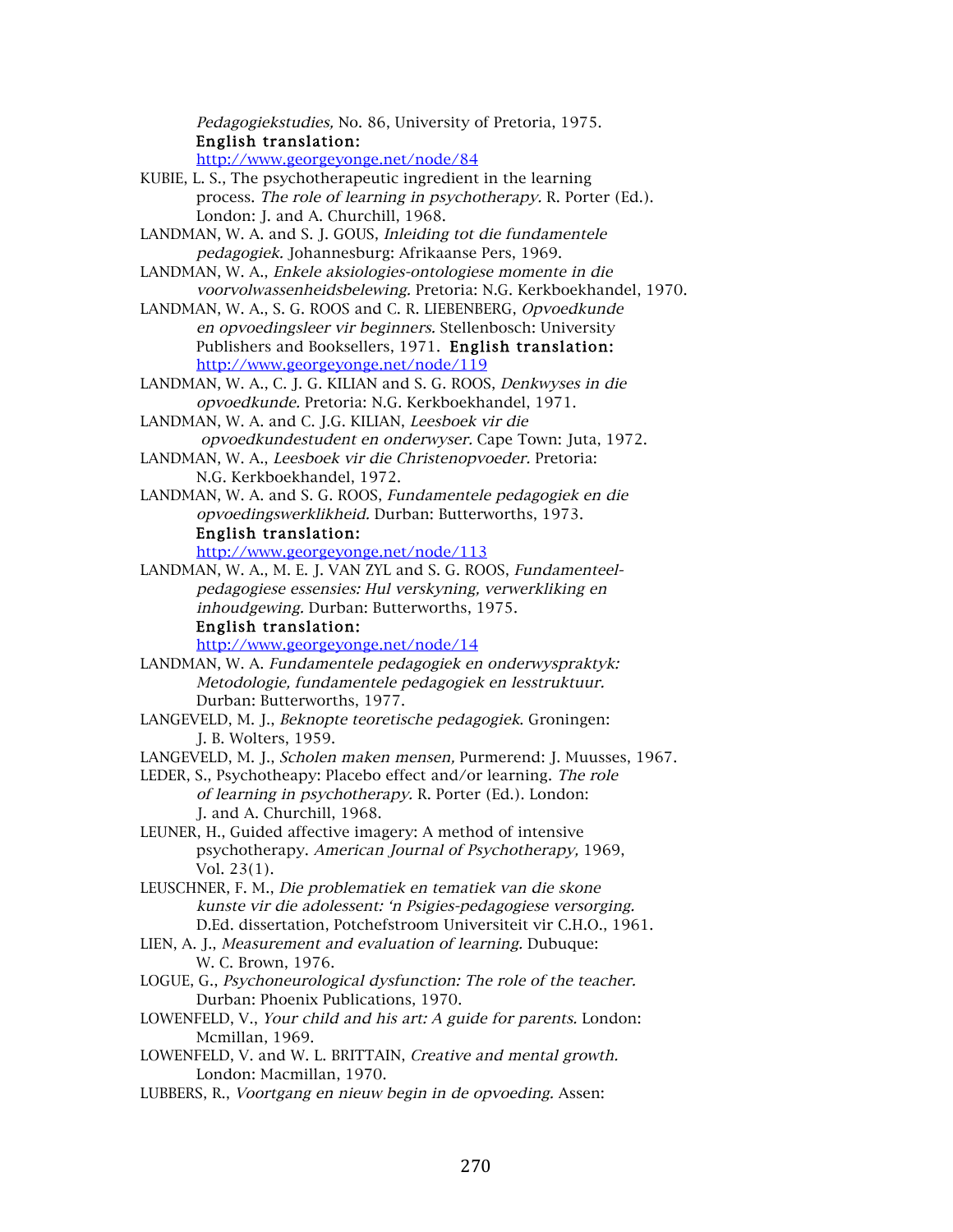Van Gorcum and Comp., 1971.

- MANN, L., Persuasive doll play: A technique of directive psychotherapy for use with children. Journal of Clinical Psychology, 1957, Vol. 13.
- MANNONI, M., The child, his "illness" and the other. London: Tavistock, 1970.
- MEYER, R., Mens-modulering by die kind met 'n swak selfbeeld. M.A. thesis, University of Pretoria, 1976.
- MINUCHIN, S., Families and family therapy. Cambridge: Harvard University Press, 1974.
- MOMMERS, C., De plaats en de betekenis van het exemplisch onderwys in de didactiek. 's Hertogenbosch: L. C. G. Malmberg, 1970.
- MORRIS, R. J., Behavior modification with children: A systematic guide. Cambridge: Winthrop, 1976.
- MOUSTAKAS, C. E., Psychotherapy with children: The living relationship. New York: harper and Row, 1959.
- MURDOCK, G. P., Our primitive contemporaries. New York: Macmillan, 1956.
- MURSELL, J. L., Successful teaching. Tokio: McGraw-Hill, 1954.
- NAUMBERG, M., Dynamically oriented art therapy. New York: Grune and Stratton, 1961.
- NEL, B. F., Pedagogiese verwaarlosing. (A reissue by the author), Faculty of Education, University of Pretoria, 1966.
- NEL, B. F., Fundamentele orientering in die psigologiese pedagogiek. Stellenbosch: University Publishers and Booksellers, 1968.
- NEL, B. F., M. C. H. SONNEKUS and J. G. GERBERS, Grundslae van die psigologie. Stellenbosch: University Publishers and Booksellers, 1970.
- NOORDAM, N. F., Het mensbeeld in de opvoeding: Inleiding in de antropologie. Groningen: Wolters-Noordhoff, 1969.
- OBERHOLZER, C. K., Moderne persoonsvisies. Hervormde Teologiese Studies, Vol. 13(2), Krugersdorp: N.H.W. Pers, 1951.
- OBERHOLZER, C. K., Die wysgerige antropologie en die pedagogiek. Die wysgerige antropologie en die menswettenskappe. G. Cronje (Ed.). Pretoria: Van Schaik, 1966.
- OBERHOLZER, C. K., Prolegomena van 'n prinsipielle pedagogiek. Pretoria: H.A.U.M., 1968.
- OOSTHUIZEN, W. L., Die verantwoordelikheid van die vakdidaktiese teorie (wiskunde) teenoor die praktyk. D.Ed. dissertation, University of Pretoria, 1978.
- PERLS, F. S., R. F. HEFFERLINE and P. GOODMAN, Gestalt therapy: Excitement and growth in the human personality. Hammondsworth: Penguin, 1976.
- PERQUIN, N., De pedagogische verantwoordelijkheid van de sameleven. Roermond-Maaseik: J. J. Romen and Sons, 1966.
- PIAGET, J., Judgment and reasoning in the child. New York: Harcourt, Brace, 1926.
- PITCHER, E. G. and E. PRELINGER, Children tell stories: An analysis of fantasy. New York: International Univesities Press, 1963.
- PORTER, R. (Ed.), The role of learning in psychotherapy. London: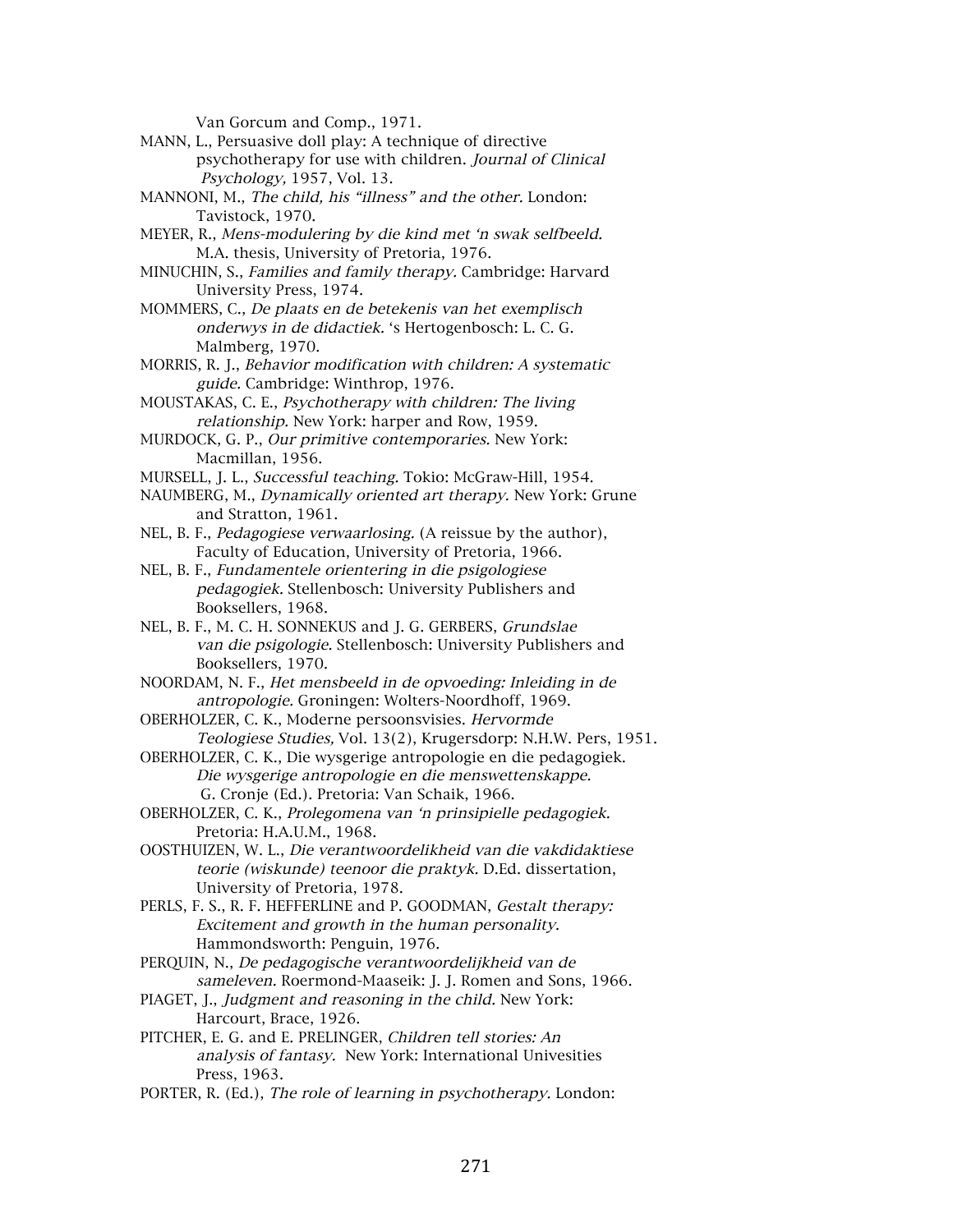J. and A. Churchill, 1968.

- PRETORIUS, J. W. M., Belewing as moment in die leefwereld van die kind: 'n psigologies-pedagogiese studie. Pedagogiekstudie No. 67. University of Pretoria, English translation: http://www.georgeyonge.net/node/74
- PRETORIUS, J. W. M., Grondslae van die pedoterapie. Johannesburg: McGraw-Hill, 1972. English translation: http://www.georgeyonge.net/node/81
- PRETORIUS, J. W. M., Ortopedagogiek, terugblik, stand en toekomsperspektief. Suid-Afrikaanse tydskrif vir die pedagogiek, 1973, Vol. 2(2).
- PRETORIUS, J. W. M., Die problematiese opvoedingssituasie. Johannesburg: McGraw-Hill, 1976. English translation: http://www.georgeyonge.net/node/89
- PRINSLOO, C. D., Kunsterapie met gestaltteerapeutiese tegniekie as hulpmiddel. M.A. thesis, University of Pretoria, 1976.
- PURKEY, W. W., Self concept and school achievement. Englewood Cliffs: Prentice-Hall, 1970.
- REZMIERSKI, V. and J. KOTRE, A limited review of theory of the psychodynamic model. A study of child variance. W. C. Rhodes and M. L. Tracy (Eds.). Vol. 1, Ann Arbor: The University of Michigan Press, 1977.
- RHODES, W. C. and M. L. TRACY (Eds.), A study of child variance. Vol. 1 and 2, Ann Arbor: the University of Michigan Press, 1977.
- ROGERS, C. R., The clinical treatment of the problem child. Cambridge: Houghton Mifflin, 1939.
- ROGERS, C. R., Client-centered therapy. Boston: Houghton Mifflin, 1951.
- ROGERS, C. R., Toward a modern approach to values: The valuing process in the mature peson. The shaping of personality. G. Babladelis and S. Adams (Eds.), Englewood Cliffs: Prentice-Hall, 1967.
- ROGERS, C. R., The therapeutic relationship: Recent theory and research. The shaping of personality. G. Babladelis and S. Adams (Eds.), Englewood Cliffs: Prentic-Hall, 1967.
- ROGERS, C. R., Freedom to learn. Columbus: Charles E. Merrill, 1969.
- ROODE, C. D. 'n Eksperimentele ondersoek na die invloed van musiek op verstandsprestasie. M.A. thesis, Universiteit van Potchefstroom vir C.H.O., 1960.
- ROOS, S. G., 'n Ondersoek na die sinsamehange tussen kinderantropologie, fundamentele pedagogiek en opvoedingsleer. D.Ed. dissertation, University of Pretoria,1972.
- ROSENTHAL, A. J. and S. V. LEVINE, Brief psychotherapy with children: Process of therapy. American journal of psychiatry, 1971, Vol. 126, 141-146.
- RUSS, D. F., A review of learning and behavior theory as it relates to emotional disturbance in children. A study of child variance. Vol. 1, W. C. Rhodes and M. L. Tracy (Eds.), Ann Arbor: The University of Michigan Press, 1977.
- SAGOR, M., Biological bases of childhood disorders. A study of child variance. Vol. 1, W. C. Rhodes and M. L. Tracy (Eds.), Ann Arbor: The University of Michigan Press, 1977.
- SCHOONEES, P. C., C. J. SWANEPOEL, S. J. DU TOIT and C. M. BOOYSEN, Handwoordeboek van die Afrikaanse taal. Pretoria: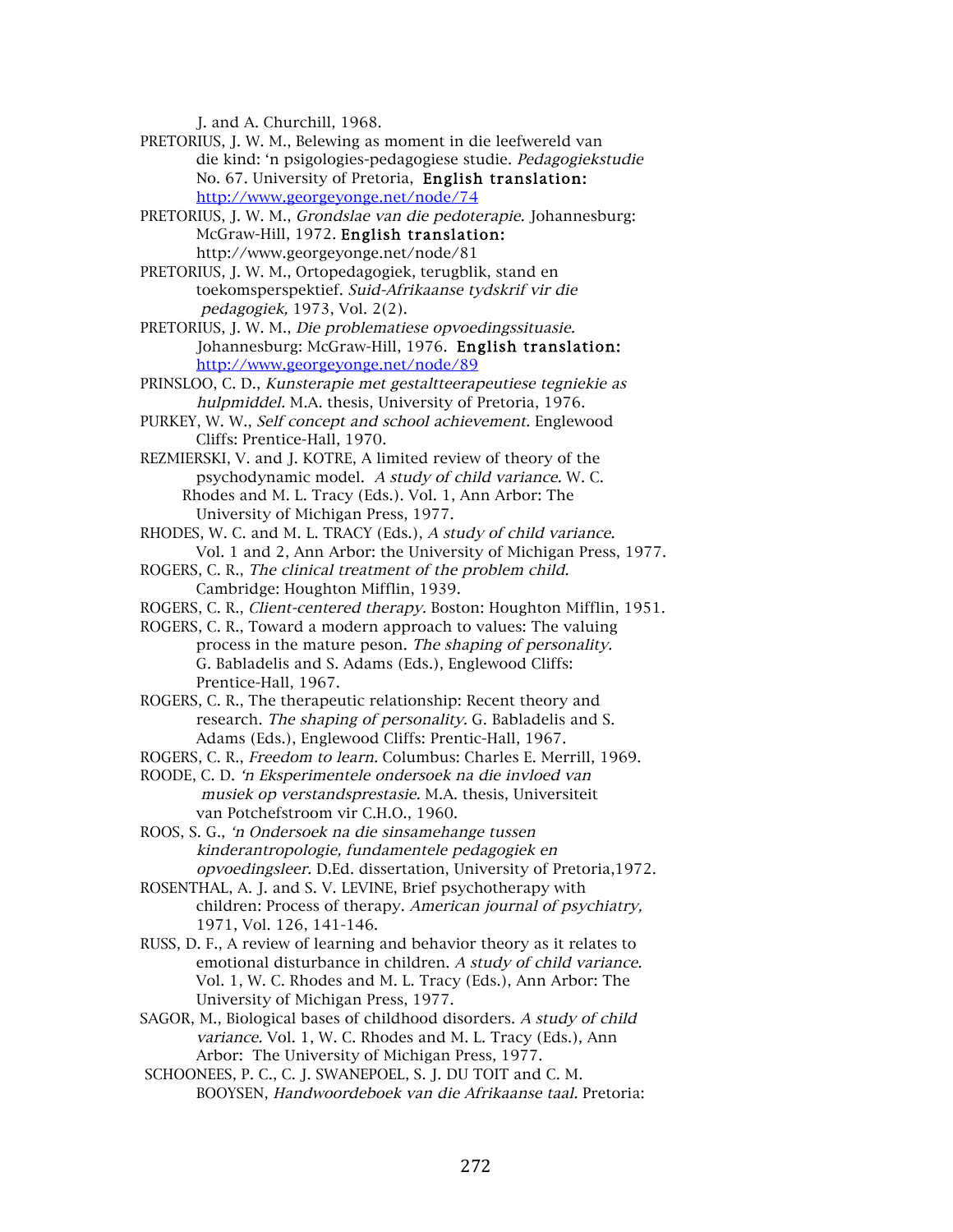Voortrekkerpers, 1965.

- SIFNEOS, P. E., Learning to solve emotional problems: A controlled study of short-term anxiety-provoking psychotherapy. The role of learning in psychotherapy. R. Porter (Ed.), London: J and A. Churchill, 1968.
- SNYMAN, R., Die funksie van taal in die onderrigsituasie. D.Ed. dissertation, Universsity of Pretoria, 1979.
- SKUY, M. S., Definition and measurement of adaptive behavior in a psycho-educational setting. D.Litt.andPhil. dissertation, University of South Arica, 1975.
- SONNEKUS, M. C. H., Die leerwereld van die kind as beleweniswereld. Stellenbosch: University Publishers and Booksellers, 1968.
- SONNEKUS, M. C. H., B. F. NEL, J. M. A. KOTZE, J. W. M. PRETORIUS, A. S. DU TOIT and J. A. T. WENTZEL, Die leermoeilike kind: ortopedagogies-ortodidaktiese besinninge oor teorie en praktyk. Stellenbosch: University Publishers and Booksellers, 1971. English translation:

http://www.georgeyonge.net/node/103

- SONNEKUS, M. C. H. (Ed.), Psigopedagogiek: 'n Inleidende orientering. Stellenbosch: University Publishers and Booksellers, 1973.
- SONNEKUS, M. C. H., Onderwyser, les en kind: 'n psigopedagogiese perspektief. Stellenbosch: University Publishes and Booksellers, 1975.

SONNEKUS, M. C. H., Ouer en kind: 'n Handleiding oor opvoeding en opvoedingsprobleme, Johannesburg: Perkor, 1978.

- SONNEKUS, M. C. H. and FERREIRA, G. V., Die psigiese lewe van die kind-in-opvoeding. Stellenbosch: University Publishers and Booksellers, 1979.
- STAGNER, R. and T. F. KARWOSKI, Psychology. New York: McGraw-Hill, 1952.
- STANDER, G., Inleiding tot die taalpsigologie. Stellenbosch: University Publishers and booksellers, 1967.
- STANDER, G. and M. C. H. SONNEKUS, Inleiding tot die ortopedgogiek. University Publishers and Booksellers, 1967.
- STEWART, N. R., B. B. WINBORN, R. G. JOHNSON, M. M. BURKS and J. R. ENGELKES, Systematic counseling. Englewood Cliffs: Prentice-Hall, 1978.
- TAPPAN, P. W., Juvenile delinquency. London: McGraw-Hill, 1949.

TEBLANCHE, H. J. and J. J. ODENDAAL, Afrikaanse woordeboek: Verklarend met woordafleidings. Jonannesburg: Afrikaanse Pers-Boekhandel, 1966.

- TER HORST, W., Een ortopedgoisch gezichtpunt. Verduisterd perspektief: Onderwerpen uit die orthopedgogiek. I. A. van Berockelaer-Onnes, et al. Leiden: University Press, 1972.
- TER HORST, W., Stillstaan en vooruitgaan. Verduisterd perspektief: Ontwerpen uit de orthopedgogiek. I. A. van Berockelaer-Onnes, et al. Leiden: University Press, 1972.
- THOMPSON, T., Humanism and applied behaviorism. Applications of behavior modification. T. Thompson and W. S. Dokens (Eds), New York: Academic Press, 1975.
- TRUAX, C. B. and R. R. CARKHUFF, Training is counseling and psychothepy: An evaluation of an integrated didactic and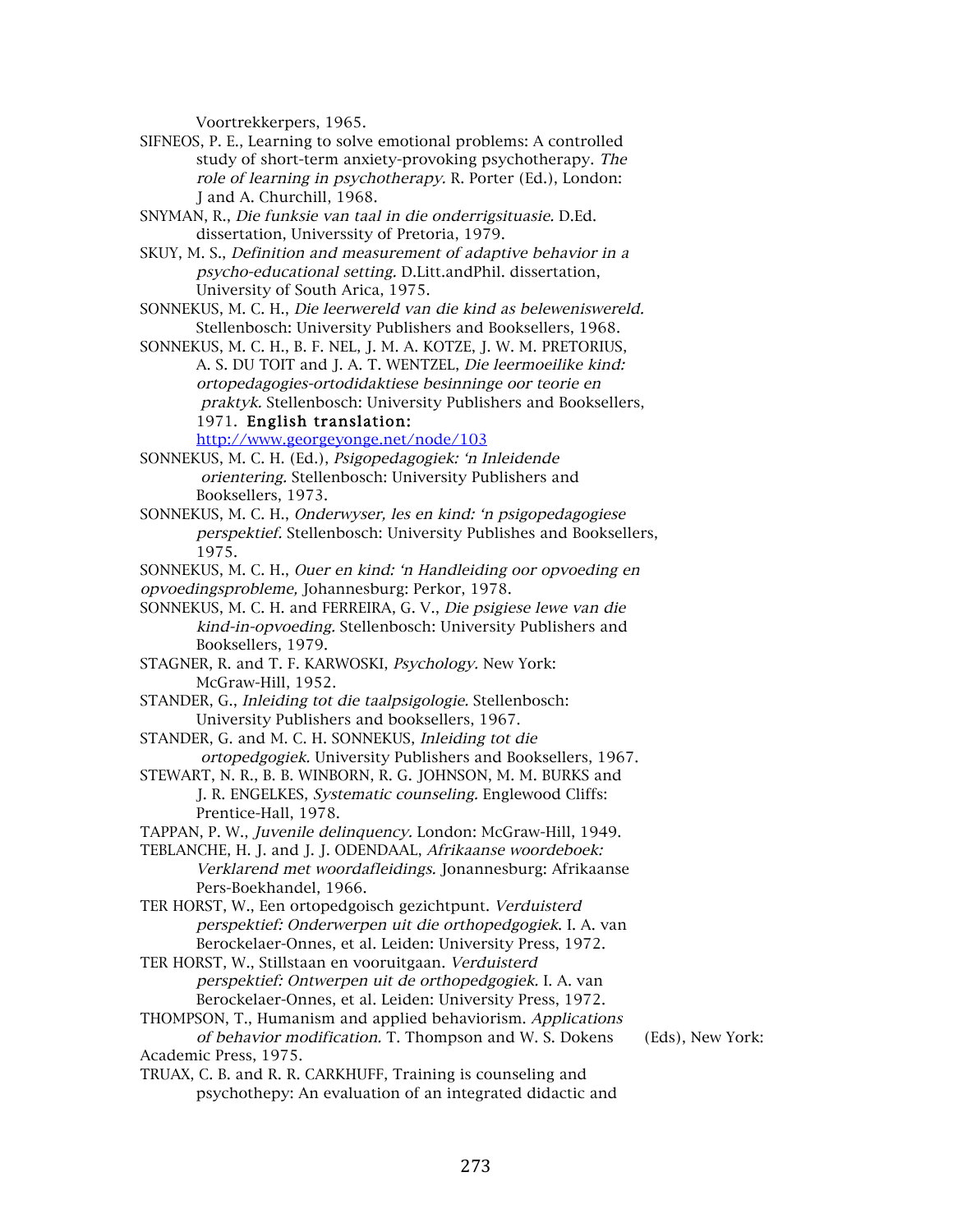experiential approach. Journal of consulting psychology, 1965, Vol. 29(4). UNGERSMA, A. J., The search for meaning: A new approach in psychotherapy and pastoral psychology. London: George Allen and Unwin, 1961. VAN DEN BERG, J. H., Het gesprek. Persoon en wereld. J. H. van Den Berg and J. Linschoten (Eds.), Utrecht: Bijleveld, 1968. VAN DEN BERG, J. H., De psychiatrische patient: Kleine algemene psychopathologie op fenomenologische grondslag. Nijkerk: G. F. Callenbach, 1972. VAN DER LEEUW, G., De primitieve mensch en de relegie: anthropologische studie, Groningen: Woltes, 1952. VAN DER MERWE, A. A., Aanskou as wyse van intensionaliteitsaktualisering in die beleweniswereld van die kind. Pretoria: Self published by author, 1971. VAN DER MERWE, C. A., Die kinderlike wilsverskynsel: 'n Psigopedgogiese perspektief. D.Ed. dissetation, University of Pretoria, 1974. VAN DER STOEP, F. and O. A. VAN DER STOEP, Didaktiese orientasie. Pretoria: Academica, 1968. VAN DER STOEP, F., Didaktiese grondvorme. Pretoria: Academica, 1969. VAN DER STOEP, F., Didaskein: 'n Studie in fundamentele didaktiese teoriebou. Johannesburg: McGraw-Hill, 1972. VAN DER STOEP. F., C. J. VAN DYK, W. J. LOUW and A. SWART, Die lesstruktuur. Johannesburg: McGraw-Hill, 1973. English translation: http://www.georgeyonge.net/node/43 VAN DER STOEP, F., Voorword in Onderwys, les en kind. M. C. H. Sonnekus, Stellenbosch: University Publishers and Booksellers, 1975. VAN DER STOEP, F. and W. J. LOUW, Inleiding tot die didaktiese pedagogiek. Pretoria: Academica, 1976. English translation: http://www.georgeyonge.net/node/4 VAN DE STOEP, F., Die eenheid van die pedagogiek: Didaktiese perspektief. Suid-Afrikaanse Tydskrif vir die Pedgogiek, 1979, Vol. 13(1). English translation: http://www.georgeyonge.net/node/62 VAN DYK, C. J., Vanaf vorming (bildubg) tot eksemplariese onderrig en leer: 'n Didakties-pedgogiese structuring. D.Ed. dissertation, University of Pretoria, 1969. VAN GELDER, L., Een orientatie in de orthopedagogiek. Groningen: Wolters-Noordhoff, 1962. VAN GELDER, L., Vernieuwing van het basisonderwijs. Groningen: J. B. Wolters, 1964. VAN JAARSVELD, P. E., Oudiopsigofonologie. Portechefstroom: Potchefstroom Univesiteit vir C.H.O., 1979. VAN LENNEP, D. J., Four picture test. Den Haag: Martinus Nijhoff, 1948. VAN LENNEP, D. J., Beleving en verbeelding in het tekenen: Een klinischpsychologische studie van de driebonentest. Amsterdam: Noord Hollansche, 1958. VAN NIEKERK, P. A., Aandagsfluktuasies by die onderaktualisering van intensionaliteit, met spesiale verwysing na die agtelike kind. D.Ed. dissertation, Univesity of Pretoria, 1971. VAN NIEKERK, P. A., Die problematiese opvoedingsgebeure. Stellenbosch: University Publishers and Booksellers, 1978.